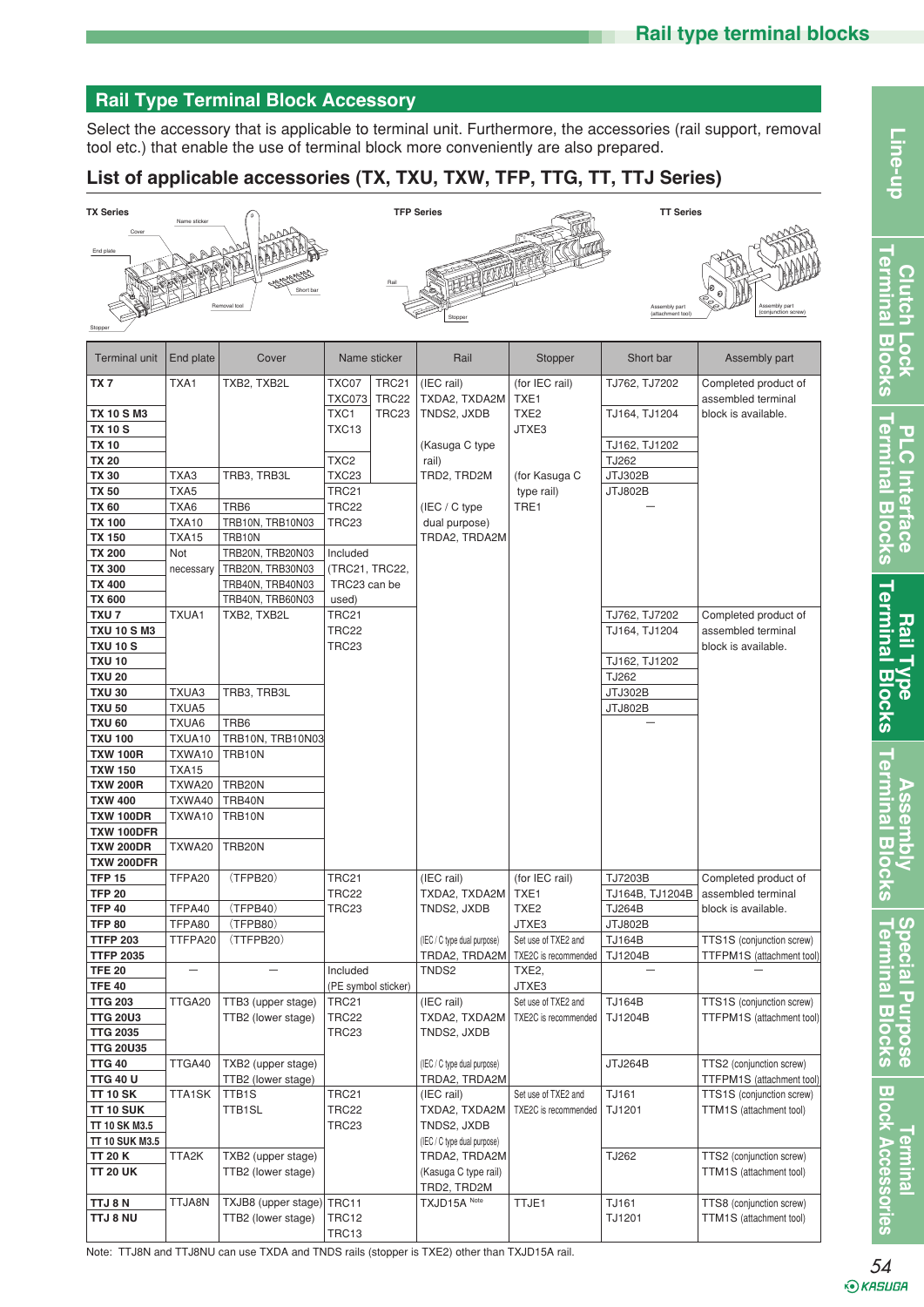# **List of applicable accessories (TN, TR, TXJ Series)**







| Terminal unit              | End plate | Cover              | Name sticker   | Rail                       | Stopper          | Short bar     | Assembly part |
|----------------------------|-----------|--------------------|----------------|----------------------------|------------------|---------------|---------------|
| TN 13 SBKM3                | Not       | TXB1               | Included       | (IEC rail)                 | (for IEC rail)   |               |               |
| TN 13 SBK M3.5   necessary |           | TXB <sub>1</sub> L | (TRC21, TRC22, | TXDA2, TXDA2M              | TXE <sub>1</sub> |               |               |
| <b>TN 12 BK</b>            |           |                    | TRC23 can be   | TNDS2                      | TXE <sub>2</sub> |               |               |
| <b>TN 13 BK</b>            |           |                    | used)          |                            | JTXE3            |               |               |
| <b>TN 20 BK</b>            |           |                    |                | (IEC / C type)             |                  |               |               |
| <b>TN 30 BK</b>            |           | TRB3, TRB3L        |                | dual purpose)              |                  |               |               |
| <b>TN 60 BK</b>            |           | TRB <sub>6</sub>   |                | TRDA2, TRDA2M (for C type) |                  |               |               |
| <b>TN 100 K</b>            |           | TRB10N             |                |                            | TRE1             |               |               |
| <b>TN 200 K</b>            |           | TRB20N,            |                |                            |                  |               |               |
|                            |           | <b>TRB20N03</b>    |                |                            |                  |               |               |
| <b>TN 400 K</b>            |           | TRB40N,            |                |                            |                  |               |               |
|                            |           | <b>TRB40N03</b>    |                |                            |                  |               |               |
| <b>TR 10 SK</b>            | TRA1K     | TRB1               | TRC11          | (Kasuga C type             | (for Kasuga C    | TJ161, TJ1201 |               |
| <b>TR 10 K</b>             | TRA1NK    | TRB <sub>1</sub> L | <b>TRC12</b>   | rail)                      | type)            | TJ162, TJ1202 |               |
| <b>TR 20 K</b>             | TRA2K     | TRB <sub>2</sub>   | TRC13          | TRD2, TRD2M                | TRE1             | TJ261         |               |
|                            | TRA2NK    | TRB2L              |                |                            |                  |               |               |
| <b>TR 30 K</b>             | TRA3K     | TRB3               | TRC21          | (IEC / C type              | (for IEC rail)   | JTJ302B       |               |
|                            | TRA3NK    | TRB <sub>3L</sub>  | <b>TRC22</b>   | dual purpose)              | TXE1、TXE2        |               |               |
| <b>TR 60 K</b>             | TRA6K     | TRB <sub>6</sub>   | TRC23          | TRDA2, TRDA2M              |                  | JTJ602B       |               |
|                            | TRA6NK    |                    |                |                            |                  |               |               |
| <b>TR 100 K</b>            | TRA10K    | TRB10N             |                |                            |                  | JTJ1002B      |               |
|                            | TRA10NK   | <b>TRB10N03</b>    |                |                            |                  |               |               |
| <b>TR 200 K</b>            |           | TRB20N             |                |                            |                  |               |               |
|                            |           | <b>TRB20N03</b>    |                |                            |                  |               |               |
| <b>TR 400 K</b>            |           | TRB40N             |                |                            |                  |               |               |
|                            |           | <b>TRB40N03</b>    |                |                            |                  |               |               |
| TXJ7                       | TXJA7     | TXJB7              | TXJC51, TXJC52 | (IEC15mm rail)             | TXJE1            | TJ7201        |               |
|                            |           | TXJB7L             | TXJC53         | TXJD15A                    |                  |               |               |
| TXJ8                       | TXJA8     | TXJB8              | TRC11, TRC12   |                            |                  | TJ161, TJ1201 |               |
|                            |           | TXJB8L             | TRC13          |                            |                  |               |               |

# **List of applicable accessories (TXF, TXS,TXSU Series)**

This is the list of applicable accessories for special purpose terminal block rail type.

| <b>Terminal unit</b> | End plate | Cover       | Name sticker                        | Rail                                                                                                       | Stopper                                                     | Short bar | Assembly part |
|----------------------|-----------|-------------|-------------------------------------|------------------------------------------------------------------------------------------------------------|-------------------------------------------------------------|-----------|---------------|
| <b>TXF 10</b>        | TXFA1     | –           | Included                            | (IEC rail)                                                                                                 | (for IEC rail)                                              | -         | -             |
| <b>TXF 10 N</b>      |           |             |                                     | TXDA2, TXDA2M   TXE1                                                                                       |                                                             |           |               |
| <b>TXS 20</b>        | TXFA1     | TXB1, TXB1L | TRC21<br>TRC22<br>TRC <sub>23</sub> | TNDS2, JXDB<br>$(IEC / C$ type dual<br>purpose)<br>TRDA2, TRDA2M<br>(Kasuga C type<br>rail)<br>TRD2, TRD2M | TXE <sub>2</sub><br>JTXE3<br>(for Kasuga C<br>type)<br>TRE1 |           |               |
| <b>TXSU 20</b>       | TXSUA20   |             |                                     | (IEC rail)<br>TXDA2, TXDA2M   TXE1<br>TNDS2, JXDB<br>$(IEC / C$ type dual<br>purpose)<br>TRDA2, TRDA2M     | (for IEC rail)<br>TXE <sub>2</sub><br>JTXE3                 |           |               |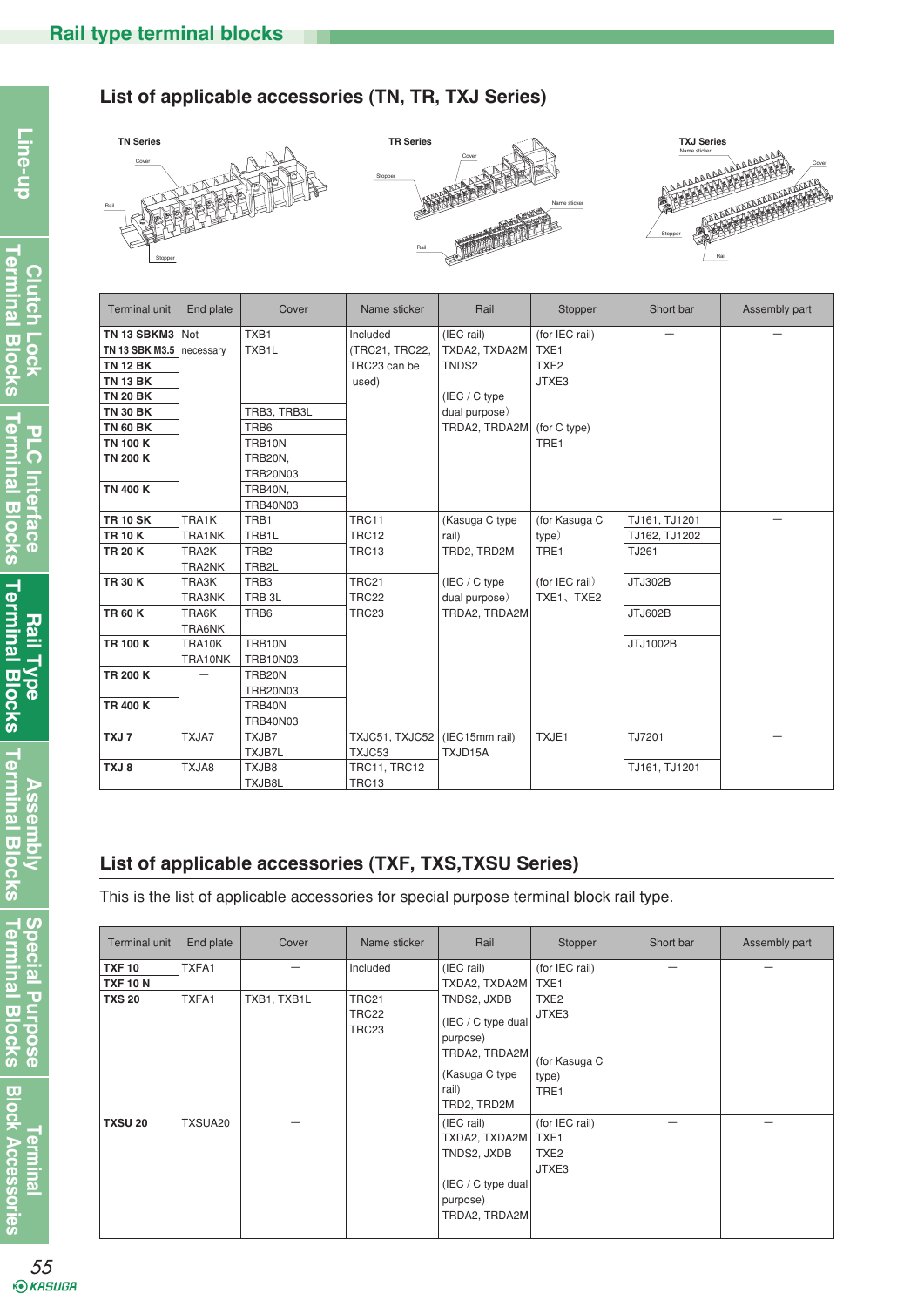# **End plate**

This is used for terminal of assembled terminal unit. When two sheets are used for both ends, they also work as stopper of sticker. Furthermore, it is also possible to use one sheet for one side by bending and removing the lug for pressing sticker.



When one sheet is used for one side



When two sheets are used for both sides

| Type name          | Applicable unit                       | <b>Thickness</b><br>(mm) | General<br>mass(g) | Number of<br>contents |
|--------------------|---------------------------------------|--------------------------|--------------------|-----------------------|
| TXA <sub>1</sub>   | TX7 to TX20                           | 3                        | 2.5                | 10 pieces             |
| TXA <sub>3</sub>   | <b>TX30</b>                           | 3                        | 4                  | 10 pieces             |
| TXA <sub>5</sub>   | <b>TX50</b>                           | 3                        | $\overline{4}$     | 10 pieces             |
| TXA <sub>6</sub>   | <b>TX60</b>                           | 3.5                      | 5.5                | 5 pieces              |
| <b>TXA 10</b>      | <b>TX100</b>                          | $\overline{\mathbf{4}}$  | 11                 | 5 pieces              |
| <b>TXA 15</b>      | TX150, TXW150                         | $\overline{\mathbf{4}}$  | 14                 | 5 pieces              |
| TXUA1              | TXU7 to TXU20                         | 3                        | 2.5                | 10 pieces             |
| TXUA <sub>3</sub>  | <b>TXU30</b>                          | 3                        | 4.5                | 10 pieces             |
| <b>TXUA 5</b>      | <b>TXU50</b>                          | 3                        | 4.5                | 10 pieces             |
| <b>TXUA6</b>       | <b>TXU60</b>                          | 3.5                      | 6                  | 5 pieces              |
| TXUA 10            | <b>TXU100</b>                         | $\overline{4}$           | 14                 | 5 pieces              |
| <b>TXFA1</b>       | TXF10, TXF10N, TXS20                  | 3.5                      | 10                 | 10 pieces             |
| TXWA 10            | TXW100R. TXW100DR.                    | $\overline{4}$           | 14                 | 5 pieces              |
|                    | TXW100DFR                             |                          |                    |                       |
| <b>TXWA 20</b>     | TXW200R, TXW200DR,                    | $\overline{4}$           | 17                 | 5 pieces              |
|                    | TXW200DFR                             |                          |                    |                       |
| <b>TXWA 40</b>     | <b>TXW400</b>                         | 5                        | 30                 | 3 pieces              |
| <b>TTA1SK</b>      | TT10SK, TT10SUK                       | 8 with two sheets        | 12.7               | 5 sets of A/B         |
| TTA <sub>2</sub> K | TT20K, TT20UK                         | 10.5 with two sheets     | 22                 | 5 sets of A/B         |
| TTJA 8 N           | TTJ8N, TTJ8NU                         | 8 with two sheets        | 11                 | 5 sets of A/B         |
| <b>TXJA7</b>       | TXJ7                                  | 2.5                      | 1.5                | 10 pieces             |
| <b>8 ALXT</b>      | TXJ8                                  | 2.5                      | 2                  | 10 pieces             |
| TFPA <sub>20</sub> | <b>TFP15, TFP20</b>                   | 3                        | 2.5                | 10 pieces             |
| TFPA 40            | TFP40                                 | 3                        | 5                  | 10 pieces             |
| TFPA 80            | TFP80                                 | 3                        | $\overline{7}$     | 10 pieces             |
| TTFPA 20           | TTFP203, TTFP2035                     | 8 with two sheets        | 13                 | 5 sets of A/B         |
| TTGA 20            | TTG203, TTG2035,<br>TTG20U3, TTG20U35 | 8 with two sheets        | 13                 | 5 sets of A/B         |
| TTGA 40            | TTG40. TTG40U                         | 10.5 with two sheets     | 22                 | 5 sets of A/B         |

#### (for TR Series)

Use one sheet for the terminal of assembled terminal unit. However, it is not necessary for TR200 and TR400. As the N type has no groove for leading name sticker, it is possible to use two sheets for both ends to use them as stopper of sticker too.

|                                  | Type name                         |                 |                          | General        | Number of<br>contents |  |
|----------------------------------|-----------------------------------|-----------------|--------------------------|----------------|-----------------------|--|
| There is a groove<br>for sticker | There is no groove<br>for sticker | Applicable unit | <b>Thickness</b><br>(mm) | mass<br>(g)    |                       |  |
| TRA 1 K                          | TRA 1 NK                          | TR10K, TR10SK   | 2                        | 2              | 10 pieces             |  |
| TRA <sub>2</sub> K               | TRA 2 NK                          | <b>TR20K</b>    |                          | $\mathfrak{p}$ | 10 pieces             |  |
| TRA <sub>3</sub> K               | TRA 3 NK                          | TR30K           | 3                        | 2.5            | 10 pieces             |  |
| TRA <sub>6</sub> K               | TRA 6 NK                          | <b>TR60K</b>    | 3                        | 5              | 5 pieces              |  |
| <b>TRA 10 K</b>                  | <b>TRA 10 NK</b>                  | <b>TR100K</b>   | 3.5                      | 10             | 5 pieces              |  |

**Assembly Terminal Blocks**

**Terminal Blocks Special Purpose**

**Special Purpose**<br>Terminal Blocks

*56*

*<u><b>Termina</u>* 

**Block Accessories**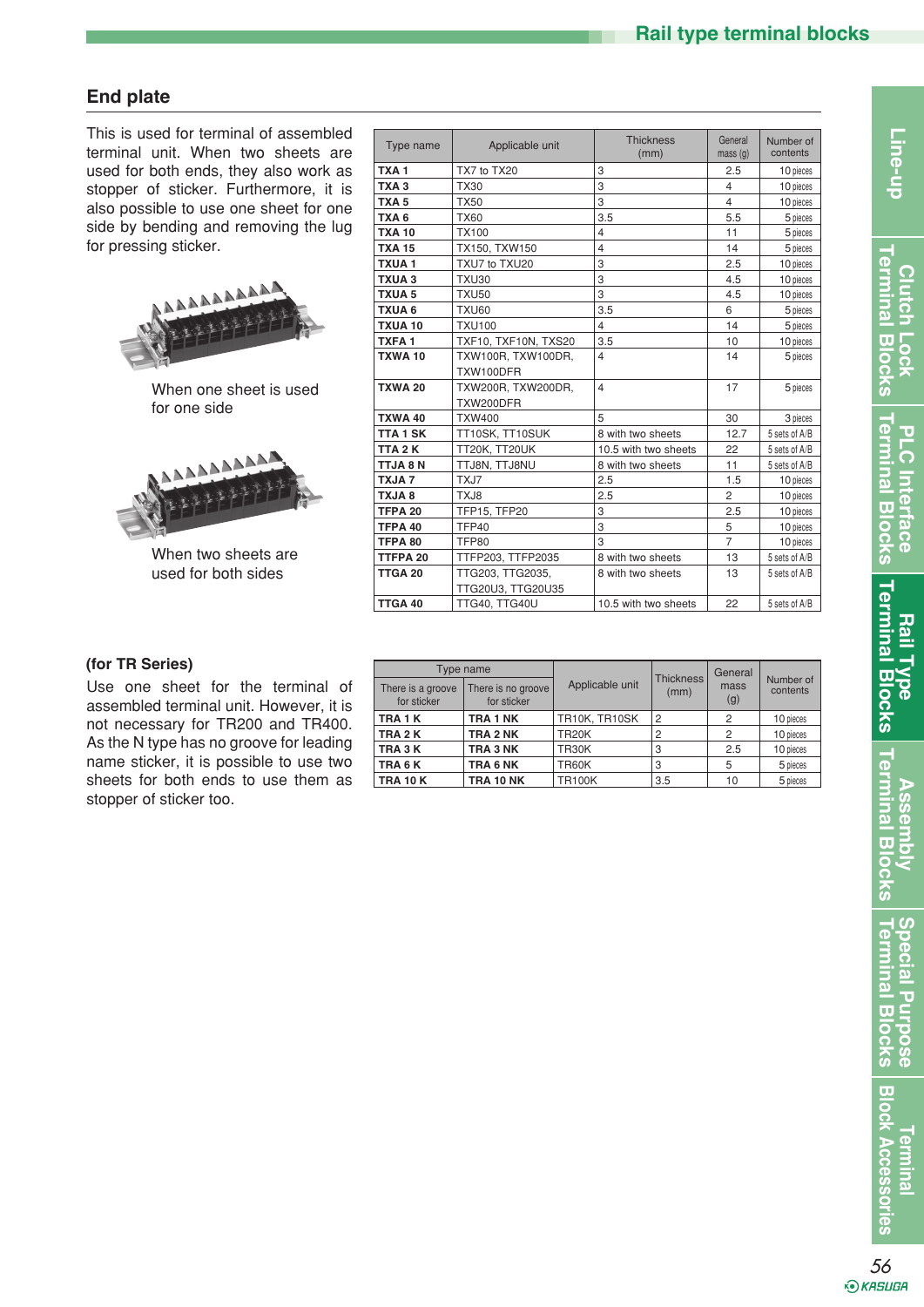#### **Cover**

This cover is made from transparent polycarbonate, and set-in type. For TX100 or greater models, 3P dedicated products are also available. TT10SK type can be attached to upper stage only, TT20K and TTJ8N types can be attached to both of upper stage and lower stage.



| Type name          | Applicable unit                                      | Width $\times$ length<br>(mm) | Number of<br>contents | General mass<br>(g) |
|--------------------|------------------------------------------------------|-------------------------------|-----------------------|---------------------|
| TXB <sub>1</sub>   | TXS20, TN13SBK, TN12BK, TN13BK,                      | $37 \times 500$               | 5 pieces              | 25                  |
| TXB <sub>1</sub> L | TN20BK                                               | 37 × 1000                     | 5 pieces              | 50                  |
| TXB <sub>2</sub>   | TX7, TX10S, TX10, TX20, TXU7, TXU10S,                | $38 \times 500$               | 5 pieces              | 19                  |
| TXB <sub>2</sub> L | TXU10, TXU20, For 2-stage terminal bolck upper stage | 38 X 1000                     | 5 pieces              | 38                  |
|                    | (TT20K, TT20UK, TTG40, TTG40U)                       |                               |                       |                     |
| TRB <sub>1</sub>   | <b>TR10K</b>                                         | $35.5 \times 500$             | 5 pieces              | 24                  |
| TRB <sub>1</sub> L |                                                      | 35.5 X 1000                   | 5 pieces              | 48                  |
| TRB <sub>2</sub>   | <b>TR20K</b>                                         | $40 \times 500$               | 5 pieces              | 32                  |
| TRB <sub>2</sub> L |                                                      | 40 X 1000                     | 5 pieces              | 64                  |
| TRB <sub>3</sub>   | TX30, TX50, TXU30, TXU50, TN30BK,                    | $49 \times 500$               | 5 pieces              | 39.5                |
| TRB <sub>3</sub> L | TR30K                                                | 49 X 1000                     | 5 pieces              | 79                  |
| TRB <sub>6</sub>   | TX60, TXU60, TN60BK, TR60K                           | $56 \times 500$               | 5 pieces              | 43                  |
| <b>TRB 10 N</b>    | TX100, TX150, TXU100, TXW100R,                       | 75 X 500                      | 5 pieces              | 57                  |
|                    | TXW100DR, TXW100DFR, TXW150,                         |                               |                       |                     |
|                    | <b>TN100K, TR100K</b>                                |                               |                       |                     |
| <b>TRB 20 N</b>    | TX200, TX300, TXW200R, TXW200DR,                     | $87 \times 500$               | 2 pieces              | 71                  |
|                    | TXW200DFR, TN200K, TR200K                            |                               |                       |                     |
| <b>TRB 40 N</b>    | TX400, TXW400, TX600, TN400K, TR400K                 | 124 × 500                     | 2 pieces              | 129                 |
| <b>TRB 10 N 03</b> | TX100 (dedicated to 3P), TXU100 (dedicated to 3P),   | $75 \times 85$                | 10 pieces             | 10                  |
|                    | TR100K (dedicated to 3P)                             |                               |                       |                     |
| TRB 20 N 03        | TX200 (dedicated to 3P), TR200K (dedicated to 3P)    | $87 \times 117$               | 5 pieces              | 17                  |
| <b>TRB 30 N 03</b> | TX300 (dedicated to 3P)                              | $87 \times 138$               | 5 pieces              | 21                  |
| TRB 40 N 03        | TX400 (dedicated to 3P), TR400K (dedicated to 3P)    | $124 \times 186$              | 5 pieces              | 46                  |
| TRB 60 N 03        | TX600 (dedicated to 3P)                              | 124 × 192                     | 5 pieces              | 49                  |
| TTB <sub>1</sub> S | TT10SK, TT10SUK                                      | $31.5 \times 500$             | 5 pieces              | 21                  |
| <b>TTB1SL</b>      |                                                      | $31.5 \times 1000$            | 5 pieces              | 42                  |
| TTB <sub>2</sub>   | TT20K, TT20UK, TTG20, TTG20U,                        | $10.4 \times 500$             | 5 pieces              | $\overline{7}$      |
| TTB <sub>2</sub> L | TTG40, TTG40U, TTJ8N, TTJ8NU for lower stage         | $10.4 \times 1000$            | 5 pieces              | 14                  |
| TTB <sub>3</sub>   | TTG203, TTG2035, TTG20U3, TTG20U35                   | $34 \times 500$               | 5 pieces              | 17                  |
| TTB3L              |                                                      | 34 X 1000                     | 5 pieces              | 34                  |
| TXJB7              | TXJ7                                                 | $24.5 \times 500$             | 5 pieces              | 12                  |
| <b>TXJB7L</b>      |                                                      | $24.5 \times 1000$            | 5 pieces              | 24                  |
| TXJB8              | TXJ8, TTJ8N, TTJ8NU for upper stage                  | 29.5 $\times$ 500             | 5 pieces              | 16                  |
| <b>TXJB 8L</b>     |                                                      | 29.5 X 1000                   | 5 pieces              | 32                  |

#### **Insulation barrier**

Convenient for preventing short circuit between crimp contacts (poles) when wiring



| Type name     | Applicable unit | <b>Material</b> | contents | Number of I General mass<br>(g) |
|---------------|-----------------|-----------------|----------|---------------------------------|
| <b>TXH 60</b> | TX600           | Polypropylene   | 2 pieces | 10                              |

 $t=2$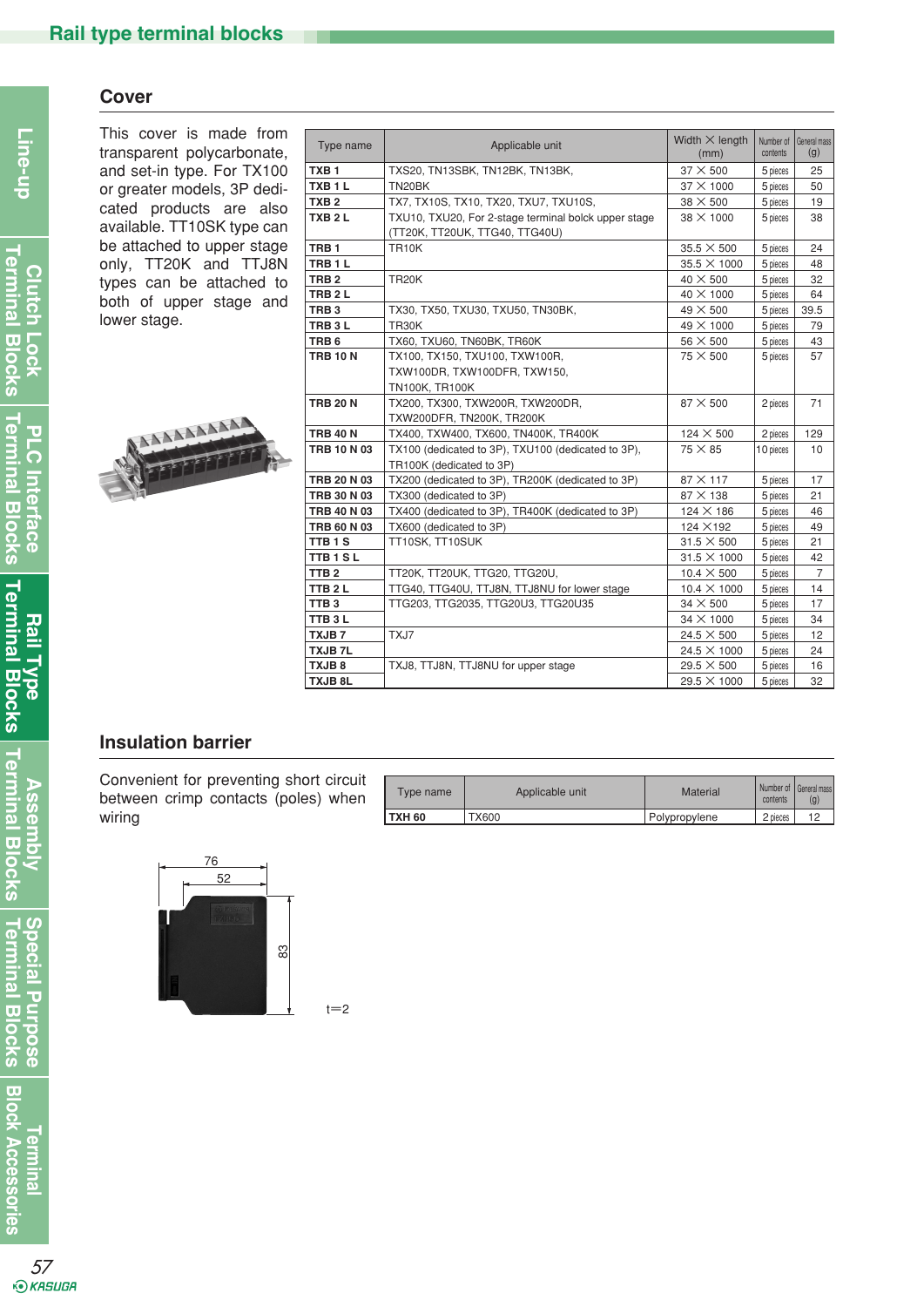# **Name sticker**

It is possible to set the terminal No. etc. on it. As the partitioning line is printed for TXC type, it is possible to attach it to terminal unit after setting a seal on it, and it is very convenient.

|                     |            | Type name   |                                 | Applicable unit          |                 |                    |                |                       | General     |
|---------------------|------------|-------------|---------------------------------|--------------------------|-----------------|--------------------|----------------|-----------------------|-------------|
| Type name           | Width<br>A |             | Width of<br>partitioning line W | TX / TT<br><b>Series</b> | Other<br>series | <b>Material</b>    | (length)       | Number of<br>contents | mass<br>(g) |
| <b>TXC 07</b>       | 9.5        | Front       | 7.3                             | TX7                      |                 | Polyvinyl chloride | 5 <sub>m</sub> | 1 pieces              | 37          |
|                     |            | <b>Back</b> | 8                               | <b>TX 10S</b>            |                 | (Thickness 0.5mm)  |                |                       |             |
| <b>TXC 073</b>      | 9.5        | Front       | 7.3                             | TX7                      |                 | Polypropylene      | 5 <sub>m</sub> | 1 pieces              | 24          |
|                     |            | <b>Back</b> | 8                               | <b>TX 10S</b>            |                 | (Thickness 0.5mm)  |                |                       |             |
| TXC <sub>1</sub>    | 9.5        | Front       | 8                               | <b>TX 10S</b>            |                 | Polyvinyl chloride | 5 <sub>m</sub> | 1 pieces              | 37          |
|                     |            | <b>Back</b> | 9.5                             | <b>TX 10</b>             |                 | (Thickness 0.5mm)  |                |                       |             |
| <b>TXC 13</b>       | 9.5        | Front       | 8                               | <b>TX 10S</b>            |                 | Polypropylene      | 5 <sub>m</sub> | 1 pieces              | 26          |
|                     |            | <b>Back</b> | 9.5                             | <b>TX 10</b>             |                 | (Thickness 0.5mm)  |                |                       |             |
| TXC <sub>2</sub>    | 9.5        | Front       | 11.5                            | <b>TX 20</b>             |                 | Polyvinyl chloride | 5 <sub>m</sub> | 1 pieces              | 37          |
|                     |            | <b>Back</b> | 14.5                            | <b>TX 30</b>             |                 | (Thickness 0.5mm)  |                |                       |             |
| <b>TXC 23</b>       | 9.5        | Front       | 11.5                            | <b>TX 20</b>             |                 | Polypropylene      | 5 <sub>m</sub> | 1 pieces              | 24          |
|                     |            | <b>Back</b> | 14.5                            | <b>TX 30</b>             |                 | (Thickness 0.5mm)  |                |                       |             |
| <b>TRC 21</b>       | 9.5        | Plain       |                                 | TX / TT                  | <b>TFP</b>      | Fiber              | 5 <sub>m</sub> | 1 pieces              | 32          |
| <b>TRC 21 L230</b>  |            |             |                                 | <b>Series</b>            | <b>TTG</b>      | (Thickness 0.5mm)  | 230m           | 1 pieces              | 1472        |
| <b>TRC 22</b>       |            |             |                                 | Every model              | <b>TR</b>       | Polyvinyl chloride | 5 <sub>m</sub> | 1 pieces              | 37          |
| <b>TRC 22 L100</b>  |            |             |                                 | (other than              | <b>Series</b>   | (Thickness 0.5mm)  | 100m           | 1 pieces              | 740         |
| <b>TRC 23</b>       |            |             |                                 | TTJ8N)                   | (TR30 or        | Polypropylene      | 5 <sub>m</sub> | 1 pieces              | 24          |
| TRC 23 L100         |            |             |                                 |                          | greater)        | (Thickness 0.5mm)  | 100m           | 1 pieces              | 480         |
| <b>TRC 11</b>       | 6.5        | Plain       |                                 | TTJ8N                    | TR10SK          | Fiber              | 5 <sub>m</sub> | 1 pieces              | 24          |
| <b>TRC 11 L230</b>  |            |             |                                 | TTJ8NU                   | <b>TR10K</b>    | (Thickness 0.5mm)  | 230m           | 1 pieces              | 1104        |
| <b>TRC 12</b>       |            |             |                                 |                          | <b>TR20K</b>    | Polyvinyl chloride | 5 <sub>m</sub> | 1 pieces              | 26          |
| <b>TRC 12 L100</b>  |            |             |                                 |                          |                 | (Thickness 0.5mm)  | 100m           | 1 pieces              | 520         |
| <b>TRC 13</b>       |            |             |                                 |                          |                 | Polypropylene      | 5 <sub>m</sub> | 1 pieces              | 18          |
| <b>TRC 13 L100</b>  |            |             |                                 |                          |                 | (Thickness 0.5mm)  | 100m           | 1 pieces              | 360         |
| TXJC <sub>51</sub>  | 5.5        | Plain       |                                 | TXJ7, TXJ7Z              |                 | Fiber              | 5 <sub>m</sub> | 1 pieces              | 20          |
|                     |            |             |                                 |                          |                 | (Thickness 0.5mm)  |                |                       |             |
| TXJC <sub>52</sub>  |            |             |                                 |                          |                 | Polyvinyl chloride | 5 <sub>m</sub> | 1 pieces              | 24          |
|                     |            |             |                                 |                          |                 | (Thickness 0.5mm)  |                |                       |             |
| TXJC <sub>53</sub>  |            |             |                                 |                          |                 | Polypropylene      | 5 <sub>m</sub> | 1 pieces              | 17          |
| <b>TXJC 53 L100</b> |            |             |                                 |                          |                 | (Thickness 0.5mm)  | 100m           | 1 pieces              | 340         |

CAUTIONS

1. When you use the one made from fiber (TRC21, TRC11), it is not possible to print with auto printer. Stamp with rubber stamp and apply it with tape.

2. When the number of pins increases, as the TXC type may generate gap because the tolerance is counted, please use it referencing the table below.

Acceptable maximum number of units of sticker with partitioning line

| <b>Terminal unit</b>            | Number of units          |
|---------------------------------|--------------------------|
| <b>TX 7, TX10S</b>              | 60                       |
| <b>TX10</b>                     | 50                       |
| <b>TX20</b>                     | 40                       |
| <b>TX30</b>                     | 30                       |
| Dashed line<br>⋖<br>W<br>L<br>⋖ | <b>TXC</b><br><b>TRC</b> |
|                                 |                          |

#### **Rail**

For multi-rail type terminal block, it is possible to attach it to four types of rails (IEC 35mm width made from aluminum, made from steel, C type, IEC / C type dual purpose).



| Type name         | <b>Type</b>            | Material                                | Height<br>(mm) | Long hole<br>(mm) | Length<br>(mm) | General<br>mass<br>(g) | Number of<br>contents |
|-------------------|------------------------|-----------------------------------------|----------------|-------------------|----------------|------------------------|-----------------------|
| <b>TXDA2</b>      | IEC 35mm               | Aluminum                                | 7.5            | $5.2\times10$     | 1005           | 175                    | 1 piece               |
| <b>TXDA 2M</b>    | width rail             |                                         |                |                   | 2010           | 350                    | 50 pieces             |
| TXDA 2AN          |                        | Aluminum<br>(No alumite treatment)      | 7.5            | $5.2\times10$     | 1005           | 350                    | 1 piece               |
| <b>JXDA</b>       |                        | Aluminum                                | 7.5            | $4.5\times25$     | 980            | 171                    | 1 piece               |
| <b>JXDAM</b>      |                        |                                         |                |                   | 1960           | 342                    | 50 pieces             |
| <b>JXDB</b>       |                        | Aluminum                                | 7.5            | $5.2\times10$     | 990            | 177                    | 1 piece               |
| <b>JXDBM</b>      |                        |                                         |                |                   | 1980           | 354                    | 50 pieces             |
| <b>JXDC</b>       |                        | Aluminum                                | 7.5            | $5.5\times25$     | 980            | 175                    | 1 piece               |
| <b>JXDCM</b>      |                        |                                         |                |                   | 1960           | 350                    | 50 pieces             |
| <b>JXDD</b>       |                        | Aluminum                                | 7.5            | $5.5 \times 20.5$ | 1000           | 174                    | 1 piece               |
| <b>JXDD M</b>     |                        |                                         |                |                   | 2000           | 348                    | 50 pieces             |
| <b>TNDS 2</b>     |                        | Steel                                   | 10             | $5.2\times8$      | 1005           | 365                    | 1 piece               |
| <b>TNDS 2R</b>    |                        | Steel<br>(Trivalent chromate treatment) | 10             | $5.2\times8$      | 1005           | 365                    | 1 piece               |
| TRDA <sub>2</sub> | Rail for IEC /         | Aluminum                                | 10             | $5.2\times10$     | 1005           | 215                    | 1 piece               |
| <b>TRDA 2M</b>    | C type dual            |                                         |                |                   | 2010           | 430                    | 30 pieces             |
| TRDA 2K           | purpose                | Aluminum<br>(black Alumite)             | 10             | $5.2\times10$     | 1005           | 215                    | 1 piece               |
| TXJD 15A          | IEC 15mm<br>width rail | Aluminum                                | 5              | $4.1\times8$      | 1005           | 64                     | 1 piece               |
| TRD <sub>2</sub>  | C type rail            | <b>Steel</b>                            | 10             | $5.2\times10$     | 1005           | 450                    | 1 piece               |
| TRD 2M            |                        |                                         |                |                   | 2010           | 900                    | 20 piece              |

Remarks:

1. Use the steel rail after applying rust resisting coating material to cut surface.

2. When you use the rail leaving long, the intensity increases adequately by securing a few points not only both ends.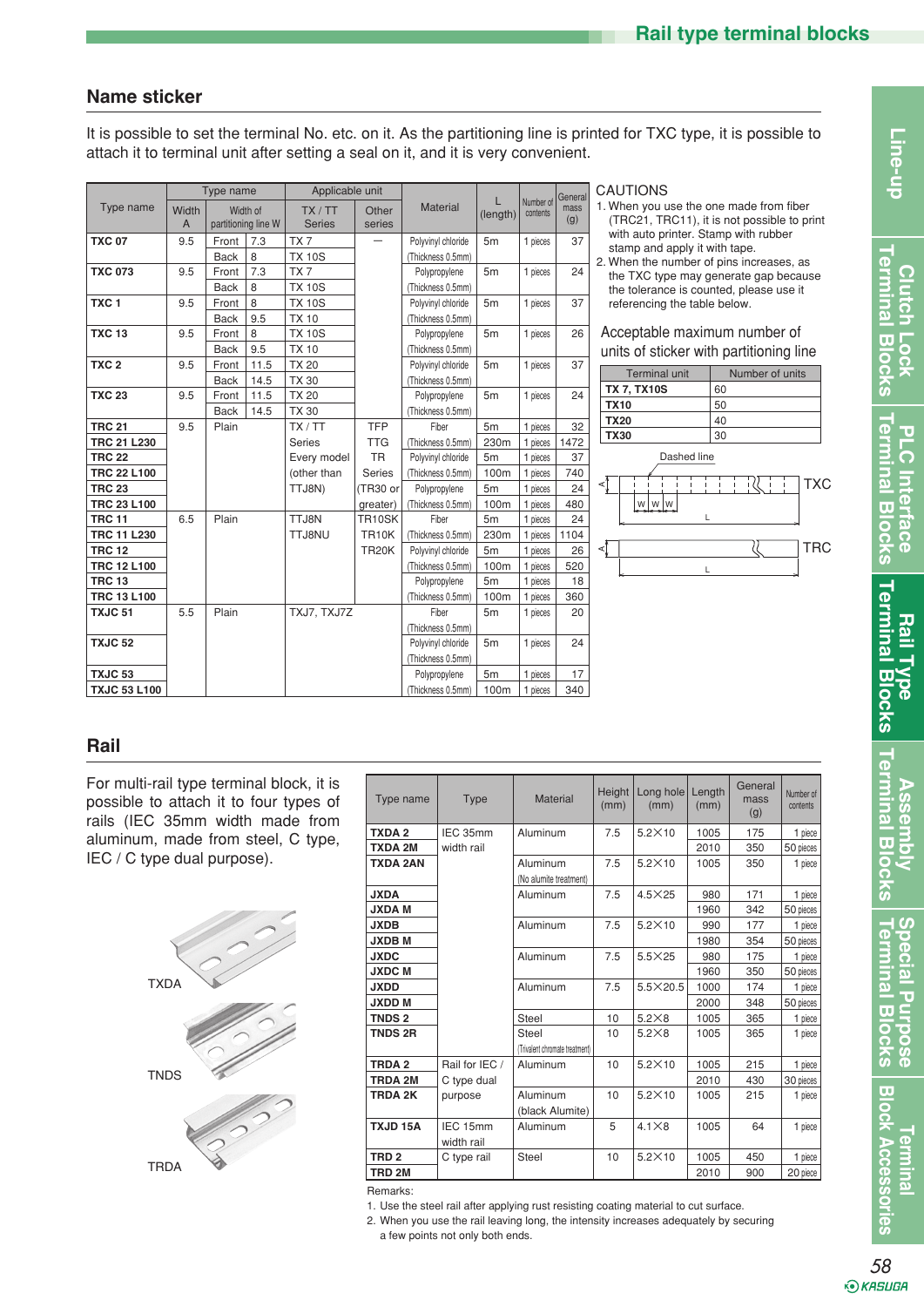#### **Stopper**

**Clutch Lock Terminal Blocks**

Attach this to both ends of assembled terminal unit to fix the unit to rail firmly. It is also possible to attach or remove from surface of rail.



| Type name        | Applicable unit            | General mass<br>per 1 piece (g) | Number of<br>contents |            |
|------------------|----------------------------|---------------------------------|-----------------------|------------|
| TWE <sub>1</sub> | IEC 35mm width rail        | Slim type                       | 11                    | 10 pieces  |
| TWE <sub>2</sub> | (TXDA, TNDS, JXDB,         | Resin                           | 4                     |            |
| TXE <sub>1</sub> | TRDA) supported            | Standard                        | 20                    |            |
| TXE <sub>2</sub> |                            | Large type                      | 21                    |            |
| TXE <sub>4</sub> |                            | 2 Screw mount                   | 12                    |            |
| JTXE3            |                            |                                 | 18                    | 100 pieces |
| JTXE5            |                            | Large type                      | 20                    |            |
| TXE 2 C          | (accessory plate for TXE2) |                                 | 8                     | 10 pieces  |
| TRE <sub>1</sub> | C type rail supported      |                                 | 12                    |            |
|                  | (TRD, TRDA)                |                                 |                       |            |
| <b>TXJE1</b>     | IEC 15mm width rail        |                                 | 4                     |            |
|                  | (TXJD15A) supported        |                                 |                       |            |
| TTJE1            | IEC 15mm width rail        | 12                              |                       |            |
|                  | (TXJD15A) supported        |                                 |                       |            |

Remark:

As TXE2 has a unit-fixing bracket, it is possible to fix the terminal firmly. Especially, it is optimum for large type terminal block of TX30 or greater. For TT Series (2-stage type terminal block), it is fixed more firmly by attaching TXE2C (accessory plate) additionally.

**Terminal**

**Block Accessories**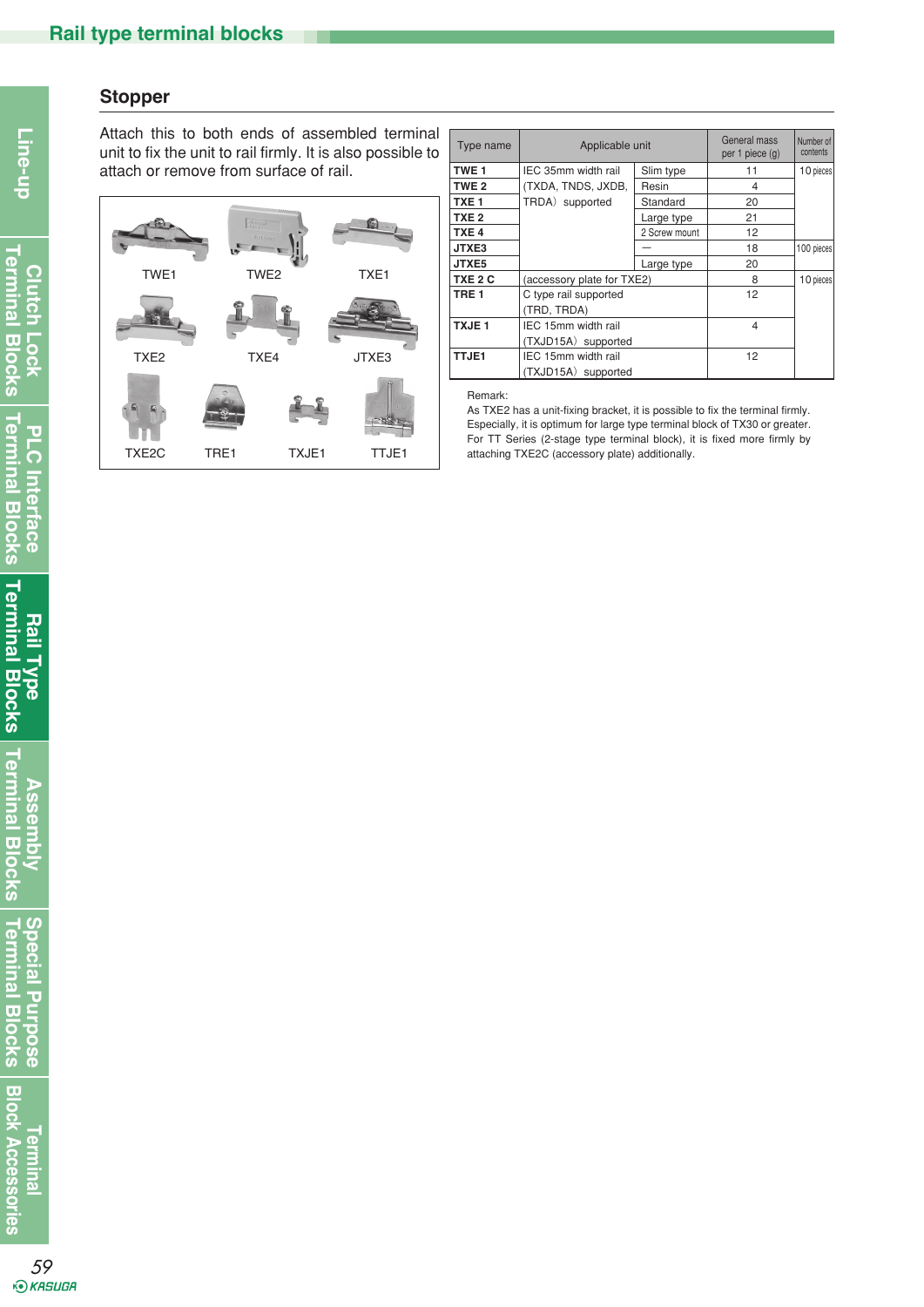#### **Short bar**







This is a transfer bracket convenient for common wiring. There are three types (2-pin, 6-pin, and 20-pin), and each type can be cut for required number of pins by wire cutter etc. The material is brass nickel plating. You can select the short bar from three types below.

- ・A type: type without coating
- ・B type: type polyvinyl chloride is coated on A type
- ・C type: type bending is processed for A type

Remarks:

- 1. Here provides accessories applicable to rail type terminal block. For the short bars that are not provided here, please refer to "Terminal Block Accessory".
- 2. Use the short bar so that the total current of every pin which short-circuits is conducting current or less of short bar.

|                     | No.            |                 |                          | Applicable terminal block                 | Conducting | General        | Number of |
|---------------------|----------------|-----------------|--------------------------|-------------------------------------------|------------|----------------|-----------|
| Type name           | of pins        | <b>Type</b>     | Rail type terminal block | Assembled terminal block                  | current    | mass(g)        | contents  |
| TJ 161 A            | 6              | Without coating | TT10SK, TT10SUK,         | TC10S, TC10SU, TEN8, TEU8                 | 20A        | 2.5            | 10 pieces |
| TJ 161 B            | 6              | With coating    | TT10SKM3.5, TT10SUKM3.5, |                                           |            | 3              | 10 pieces |
| TJ 161 C            | 6              | Bending         | TTJ8N, TTJ8NU, TR10SK,   |                                           |            | 2.5            | 10 pieces |
| TJ 1201 A           | 20             | Without coating | TXJ8                     |                                           |            | 9              | 10 pieces |
| TJ 1201 B           | 20             | With coating    |                          |                                           |            | 10             | 10 pieces |
| JTJ 122 B $\square$ | $\overline{c}$ | With coating    | TX10, TXU10, TR10K       | TXM10, TXUM10                             | 20A        | 1.3            | 10 pieces |
| TJ 162 A            | 6              | Without coating |                          |                                           |            | 3.5            | 10 pieces |
| TJ 162 B            | 6              | With coating    |                          |                                           |            | $\overline{4}$ | 10 pieces |
| TJ 162 C            | 6              | Bending         |                          |                                           |            | 3.5            | 10 pieces |
| TJ 1202 A           | 20             | Without coating |                          |                                           |            | 10.5           | 10 pieces |
| TJ 1202 B           | 20             | With coating    |                          |                                           |            | 12             | 10 pieces |
| TJ 163 A            | 6              | Without coating |                          | T10, TL15                                 | 20A        | 3.5            | 10 pieces |
| TJ 163 B            | 6              | With coating    |                          |                                           |            | $\overline{4}$ | 10 pieces |
| TJ 163 C            | 6              | Bending         |                          |                                           |            | 3.5            | 10 pieces |
| JTJ 124 B           | $\overline{c}$ | With coating    | TX10S, TXU10S, TFP20,    | TXM10S, TXUM10S                           | 20A        | $\mathbf{1}$   | 10 pieces |
| TJ 164 A            | 6              | Without coating | TTFP203, TTFP2035,       |                                           |            | 3              | 10 pieces |
| <b>TJ 164 B</b>     | 6              | With coating    | TTG203, TTG20U3,         |                                           |            | 3.5            | 10 pieces |
| TJ 164 C            | 6              | Bending         | TTG2035, TTG20U35        |                                           |            | 3              | 10 pieces |
| TJ 1204 A           | 20             | Without coating |                          |                                           |            | 9.5            | 10 pieces |
| TJ 1204 B           | 20             | With coating    |                          |                                           |            | 11             | 10 pieces |
| TJ 261 A            | 6              | Without coating | <b>TR20K</b>             | TEN11, TEU11                              | 30A        | 5              | 10 pieces |
| TJ 261 B            | 6              | With coating    |                          |                                           |            | 6              | 10 pieces |
| TJ 261 C            | 6              | Bending         |                          |                                           |            | 5              | 10 pieces |
| TJ 262 A            | 6              | Without coating | TX20, TXU20, TT20K       | TXM20, TXUM20                             | 30A        | 5              | 10 pieces |
| TJ 262 B            | 6              | With coating    |                          |                                           |            | 6              | 10 pieces |
| TJ 262 C            | 6              | Bending         |                          |                                           |            | 5              | 10 pieces |
| TJ 263 A            | 6              | Without coating |                          | T20, TL25                                 | 30A        | 5              | 10 pieces |
| TJ 263 B            | 6              | With coating    |                          |                                           |            | 6              | 10 pieces |
| TJ 263 C            | 6              | Bending         |                          |                                           |            | 5              | 10 pieces |
| TJ 762 A            | 6              | Without coating | TX7, TXU7                | TXM7, TXUM7                               | 20A        | 2.5            | 10 pieces |
| <b>TJ 762 B</b>     | 6              | With coating    |                          |                                           |            | 3              | 10 pieces |
| TJ 762 C            | 6              | Bending         |                          |                                           |            | 2.5            | 10 pieces |
| TJ 7202 A           | 20             | Without coating |                          |                                           |            | 8.5            | 10 pieces |
| TJ 7202 B           | 20             | With coating    |                          |                                           |            | 9.5            | 10 pieces |
| TJ 7203 B           | 20             | With coating    | TFP15                    | TFPM15                                    | 20A        | 9.5            | 10 pieces |
| <b>JTJ 224 B</b>    | $\overline{c}$ | With coating    | TFP40, TTG40, TTG40U     | TFPM40, TTGM40, TTGM40U                   | 40A        | $\overline{c}$ | 10 pieces |
| <b>JTJ 234 B</b>    | 3              | With coating    |                          |                                           |            | 3              | 10 pieces |
| <b>JTJ 244 B</b>    | $\overline{4}$ | With coating    |                          |                                           |            | $\overline{4}$ | 10 pieces |
| <b>JTJ 254 B</b>    | 5              | With coating    |                          |                                           |            | 5              | 10 pieces |
| <b>JTJ 264 B</b>    | 6              | With coating    |                          |                                           |            | 6              | 10 pieces |
| <b>JTJ 802 B</b>    | $\overline{c}$ | With coating    | TFP80, TX50, TXU50       | TFPM80, TXM50, TXUM50                     | 80A        | 10             | 10 pieces |
| TJ 7201 A           | 20             | Without coating | TXJ7                     | TEN7                                      | 20A        | $\overline{7}$ | 10 pieces |
| TJ 7201 B           | 20             | With coating    |                          |                                           |            | 8.5            | 10 pieces |
| <b>JTJ 302 B</b>    | $\overline{c}$ | With coating    | TX30, TXU30, TR30K       | TXM30, TXUM30, T30,<br><b>TL35. TEU14</b> | 50A        | $\overline{7}$ | 10 pieces |
| <b>JTJ 602 B</b>    | $\mathbf{2}$   | With coating    | TX60, TXU60, TR60K       | TXM60, TXUM60, TC60                       | 90A        | 15             | 10 pieces |
| <b>JTJ 1002 B</b>   | $\mathbf{2}$   | With coating    | TX100, TXU100, TR100K    | <b>TXM100, TXUM100</b>                    | 130A       | 34             | 10 pieces |
|                     |                |                 |                          |                                           |            |                |           |

#### **Standard type**

Designated symbol of coating cover will be in □ of type name. B (black), R (red), S (blue), Y (yellow)

**Clutch Lock Terminal Blocks**

erminal Bl **Clutch Lock** 

 $\overline{5}$  $\ddot{\delta}$ 

ermina

Line-up

 $\overline{5}$  $\overline{\hat{\bm{a}}}$ 

**200**